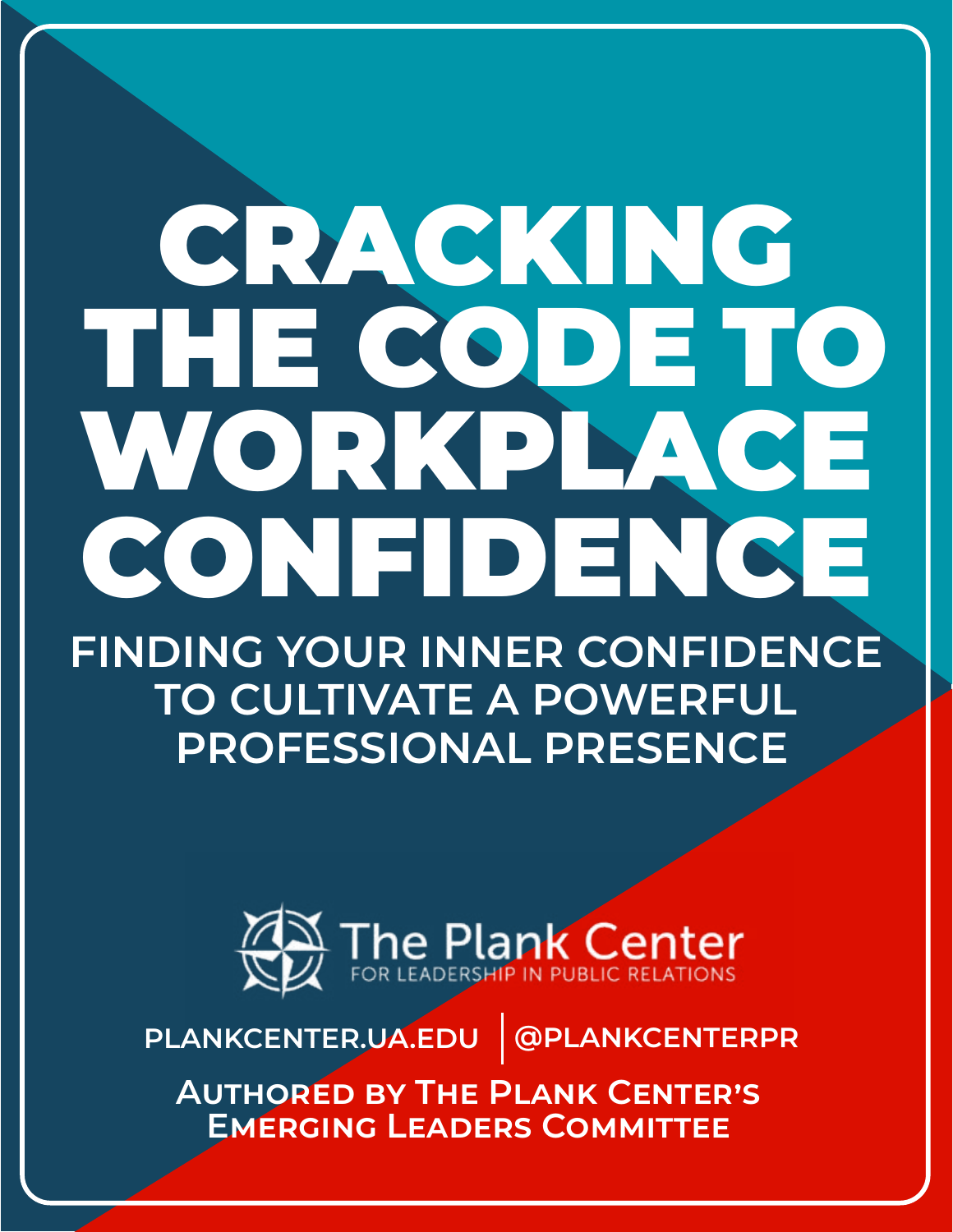# **CRACKING THE CODE TO WORKPLACE CONFIDENCE**

Confidence is the gateway to advocating for and advancing your career, signaling you're ready for more responsibility and to climb the workplace ladder. While commonly thought of as a state of mind, confidence is also a muscle. The more you flex it, the more confident you become. Whether you're navigating a new role or project, even early in your career, it's always beneficial to assess your confidence level to boost your professional presence and, in turn, your career.

Even if your natural tendency in certain situations is to undervalue sharing your perspective, retreat to the back of the room during meetings, or avoid being in the spotlight, low confidence doesn't have to define you or create a barrier to career progression.

This guide will share insight and practical advice on how to build and leverage your personal confidence until it becomes muscle memory.

# **CONFIDENCE (N):**

 **A FEELING OR BELIEF THAT YOU CAN DO SOMETHING WELL OR SUCCEED AT SOMETHING**  (SOURCE: MERRIAM-WEBSTER)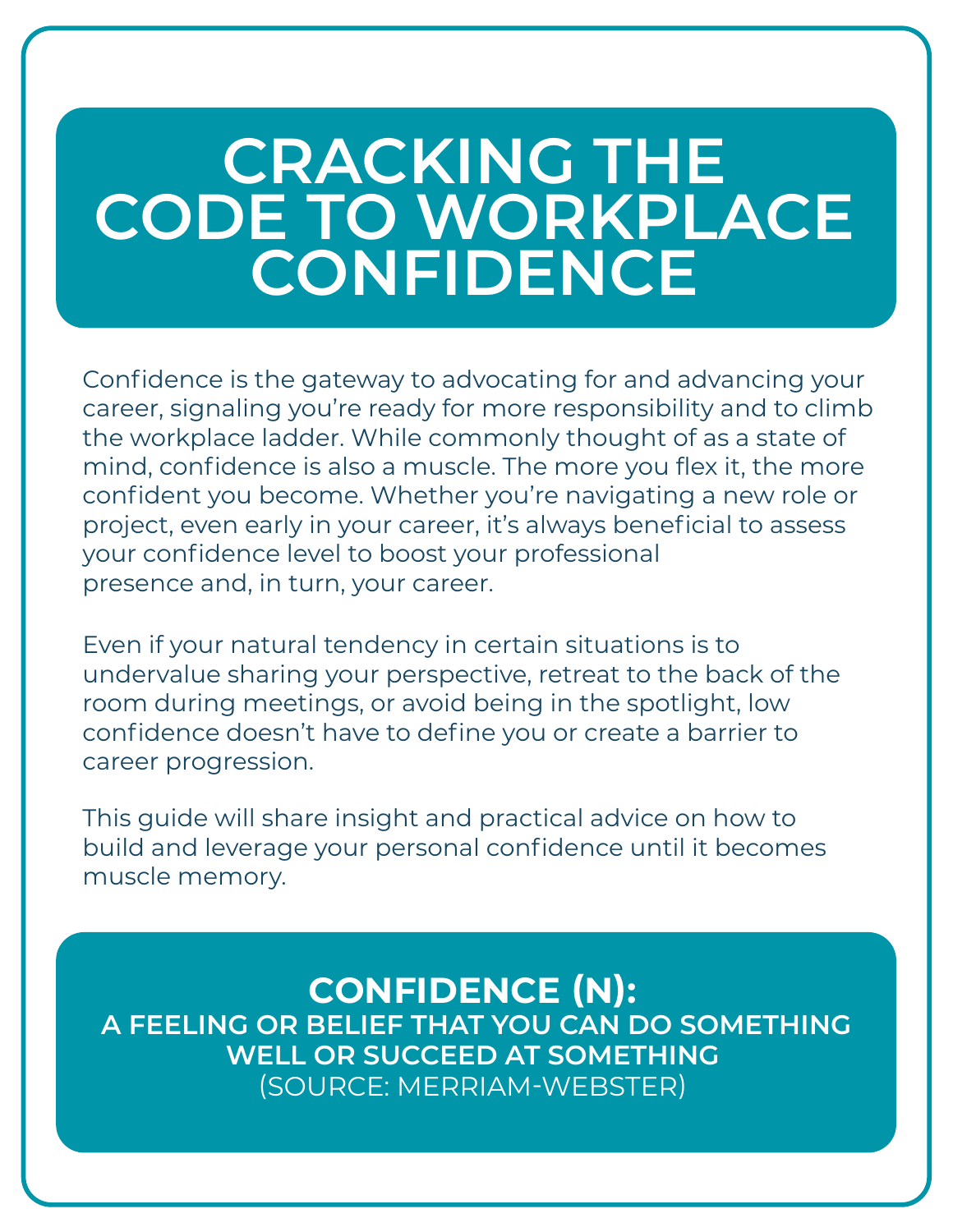# **SCALING CONFIDENCE TO THE SITUATION**

### **ASSESS WHEN AND HOW YOU SHOULD FLEX YOUR CONFIDENCE**

Confidence is a careful balance between being the most interesting person in the room and the most interested. You may find yourself in situations where one is more beneficial than the other. Before you can master the art of confidence, it's important to understand the difference between these two types of confidence levels and when you should utilize them.

#### **CONNECTED CONFIDENCE INVOLVED CONFIDENCE** Being the most *interesting* person in the room. Being the most *interested* person in the room. QUIETLY AWARE **ATTENTIVE** ACTIVE LISTENER SELF-ASSURED **CURIOUS** ENGAGING **INTENTIONAL MEASURED THOUGHTS** CONTROLLED **BEHAVIORS**

### **CONSIDER THE CONTEXT — POTENTIAL QUESTIONS TO IDENTIFY WHICH TYPE OF CONFIDENCE IS BEST:**

- What situation(s) would I benefit from being the most interesting person in the room? The most interested? And what would most benefit the situation and my colleagues?
- How will I build credibility?
- What are my unique belief(s) and experience(s) that create my point of view?
- How will I connect with others?
- How and when can I make the greatest contribution?
- How can I positively engage in conversation?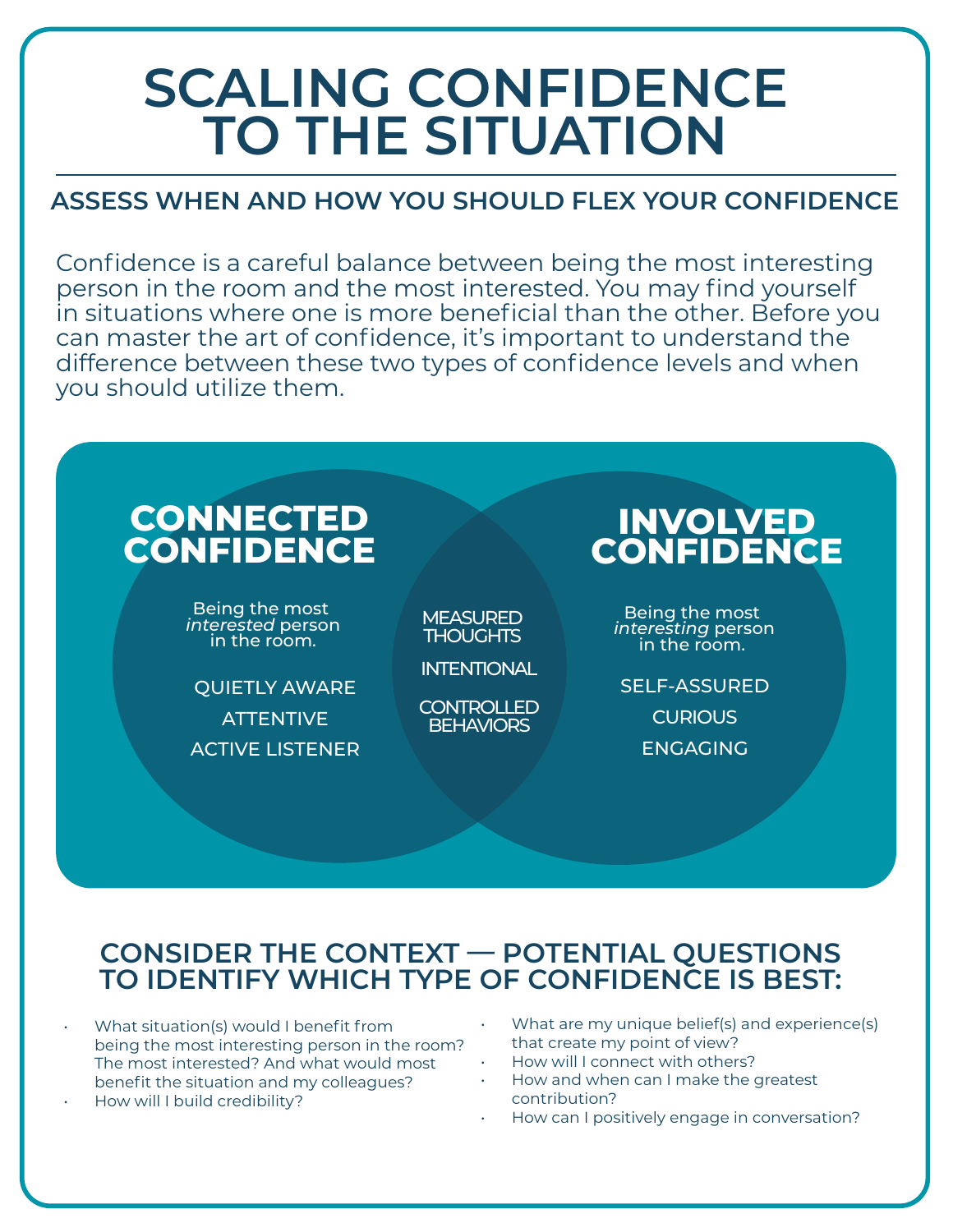# **SMALL CHANGES, BIG IMPACT: HOW TO CHANNEL YOUR MOST CONFIDENT SELF**

Confidence can be both learned and practiced, turning workplace competency into an authentic, influential presence. It will require your body, voice and mind to work in unison. Since change won't happen overnight, it will be important to give yourself grace as you personalize your approach to gaining more confidence. However, deliberate practice will lead to these behaviors feeling more natural, eventually becoming a part of your everyday presence.

#### **PERFECT THE POWER POSE TRASH THE TIMID TALK**

Your body language shapes who you are and how others view you. Instead of committing potential body blunders, such as playing with your hair, closing off your body with crossed arms or slumping in your seat, give a power pose a try. These include moving with a purpose, resting your arms on the table, sitting with an upright posture, and keeping your body open and relaxed.

#### **LEARN FROM OTHERS**

From surveying more than 400 millennial communications professionals (ages 21-36), The Plank Center found that mentors play a vital role in developing future talent by sharing knowledge and skills. If you don't already have a strong mentor or two who can coach you through the confidence quest, we recommend finding one ASAP! It can be as simple as identifying confident co-workers, industry peers or leaders to learn from their approach to commanding confidence. Also tap into resources like The Plank Center's ["How to Get the Most Out of a Mentoring](http://plankcenter.ua.edu/wp-content/uploads/2017/08/The-Plank-Center-Mentorship-Guide.pdf)  [Relationship" guide.](http://plankcenter.ua.edu/wp-content/uploads/2017/08/The-Plank-Center-Mentorship-Guide.pdf)

#### **HIGHLIGHT YOUR CREDIBILITY**

Confidence is often an indicator of being trustworthy and credible. When working with leaders, reporters and other stakeholders, lean into your strong suits. Showing your skills can help you speak to areas you're most confident in, and in turn, your credibility and rapport may increase as a result.

Learn to remove qualifiers from your speech to sound more confident and polished. Instead of prefacing your thoughts with "I could be wrong but…" or "Apologies but…," cut to the chase and lead with the thought you want to express. It may feel awkward at first, but with time, you will smooth out your communication to land succinct, confident delivery.

#### **GET OUT OF YOUR OWN WAY**

Imposter syndrome is a common feeling for many young professionals as they adapt to the post-grad environment. These feelings of selfdoubt can negatively impact your mental health and also harm your work output. To achieve true, unhindered confidence, eliminate the narrative of self-doubt. Consider setting goals for yourself on a more frequent basis, using these wins to redefine how you view your professional prowes.

#### **DON'T LET ZOOM ZAP YOUR CONFIDENCE**

With remote work on the rise, it's equally beneficial to know how to properly command confidence on the screen. While different from meeting in person, most of the same rules apply — think strong eye contact (look directly into the camera instead of at someone's face when you are talking), good posture, undivided attention, expressive storytelling, etc. There are also a few extra tips to maximize your on-camera time. Muting yourself can be a courteous gesture, especially if you have distracting background noises, but it can also quite literally keep you from sharing valuable contributions. Next time you're on a round-robin style call, consider passing on the mute button to emulate more of an "in-person" meeting. Use the chat feature to build on others' points or share more context on your own.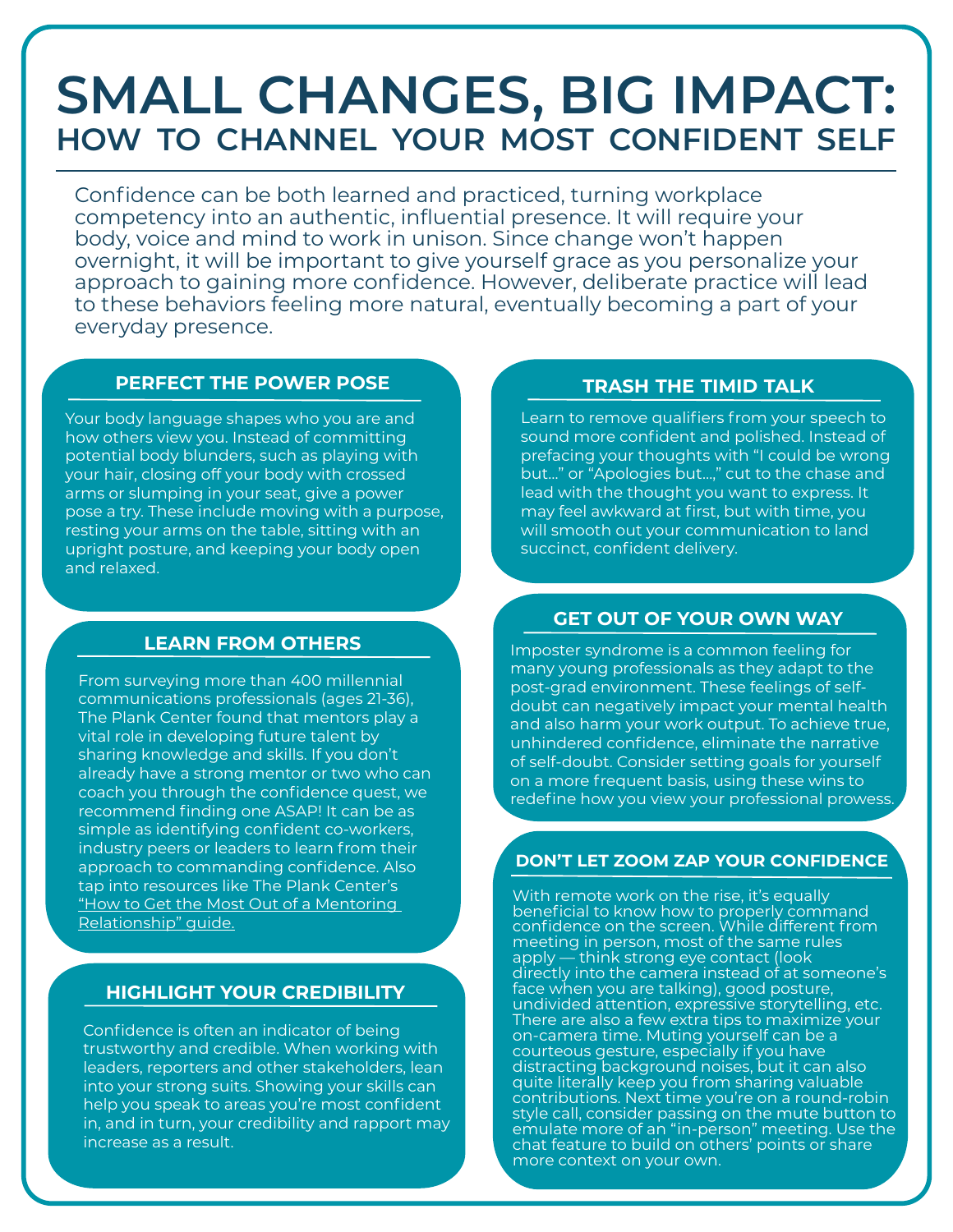# **ASK FOR FEEDBACK**

You don't have to wait for your formal review to discuss growth areas. Whether your direct manager, peers or both, having a group of advisors who can provide you with informal feedback can strengthen your confidencebuilding techniques. Identifying a co-worker as your "accountability partner" will ensure follow-through. Even asking them to count the number of qualifiers you use during a meeting can enhance your progress.

# **CONFIDENCING YOUR WAY TO THE C-SUITE**

It takes more than an impressive roster of wins in the workplace and a firm handshake to reach the corner office. As you take on more responsibility and reach new heights in your career, confidence should continue to be a tool in your arsenal. No matter the path you take to get there, here are three techniques to continue leveraging confidence along the way.

**Lean into the unknown:** Growth cannot come without a little discomfort. You can exhibit a high leadership aptitude by embracing the unfamiliar and raising your hand to take on new projects or roles.

**Challenge the status quo:** Skilled communicators are never afraid to ask thought-provoking questions or present a new way of approaching things. To be a leader, sometimes you have to chart a new course, and displaying these tendencies confidently and strategically from the get-go can prove rewarding short term and down the road.

**Stay ahead of the curve:** Today's industry is ever evolving, and while leaders are not perfect or all knowing, they must anticipate. The Plank Center's ["Beyond the Tactics"](http://plankcenter.ua.edu/wp-content/uploads/2020/07/Plank-Strategic-Thinking.pdf) guide shares the importance of remaining an eternal student. Be curious and have the confidence to continuously look for ways to improve.

# **CLOSING THE CONFIDENCE GAP**

Women generally reflect less confidence and are viewed as less confident, than their male counterparts. A [study](https://hbr.org/2017/04/female-supreme-court-justices-are-interrupted-more-by-male-justices-and-advocates) has revealed that even male Supreme Court justices interrupt female justices three times more often than each other, and the best way to avoid this is for the women to behave more like the men and avoid traditionally female speech.

Specifically, foregoing polite phrases when framing a question, such as "May I ask," "Can I ask" or "Excuse me," as it presents an opportunity for someone to interject. Instead, take the lead. There's likely no need to ask permission to simply ask again.

 The Plank Center's ["Report Card 2019"](http://plankcenter.ua.edu/resources/research/report-card/)  indicates women want more involvement in strategic decision making and their opinions to count for more, setting confidence up to play a vital role in changing the status quo.